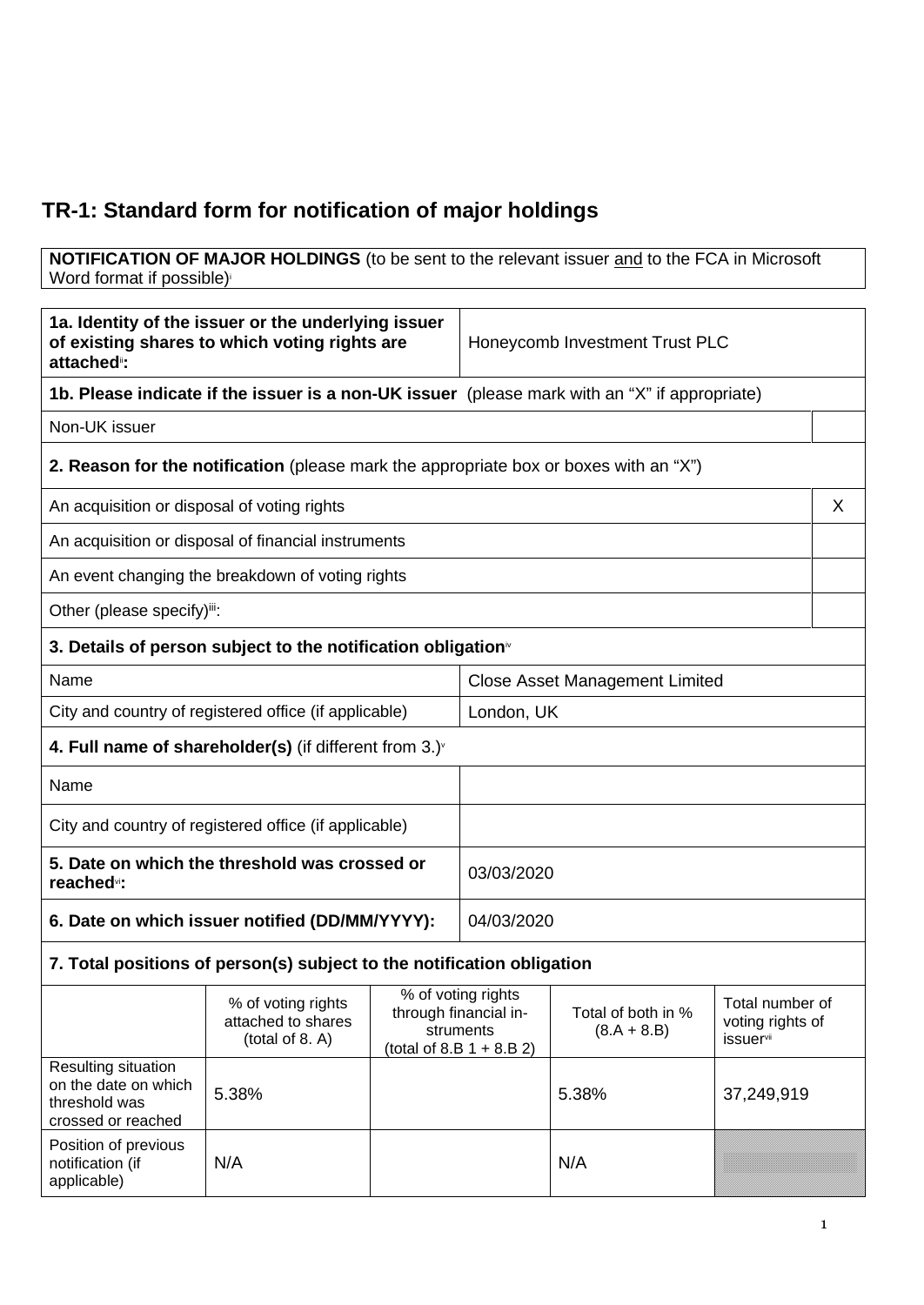## **8. Notified details of the resulting situation on the date on which the threshold was crossed or reached**viii

## **A: Voting rights attached to shares**

| Class/type of                     | Number of voting rightsix                                     |                                                                       | % of voting rights                                            |                                                                       |
|-----------------------------------|---------------------------------------------------------------|-----------------------------------------------------------------------|---------------------------------------------------------------|-----------------------------------------------------------------------|
| shares<br>ISIN code (if possible) | <b>Direct</b><br>(Art 9 of Directive<br>2004/109/EC) (DTR5.1) | <b>Indirect</b><br>(Art 10 of Directive<br>2004/109/EC)<br>(DTR5.2.1) | <b>Direct</b><br>(Art 9 of Directive<br>2004/109/EC) (DTR5.1) | <b>Indirect</b><br>(Art 10 of Directive<br>2004/109/EC)<br>(DTR5.2.1) |
| GB00BYZV3G25                      | 2,003,000                                                     |                                                                       | 5.38%                                                         |                                                                       |
|                                   |                                                               |                                                                       |                                                               |                                                                       |
|                                   |                                                               |                                                                       |                                                               |                                                                       |
| <b>SUBTOTAL 8. A</b>              | 2,003,000                                                     |                                                                       | 5.38%                                                         |                                                                       |

| B 1: Financial Instruments according to Art. 13(1)(a) of Directive 2004/109/EC (DTR5.3.1.1 (a)) |                                      |                                         |                                                                                                        |                    |
|-------------------------------------------------------------------------------------------------|--------------------------------------|-----------------------------------------|--------------------------------------------------------------------------------------------------------|--------------------|
| <b>Type of financial</b><br>instrument                                                          | <b>Expiration</b><br>$date^{\times}$ | Exercise/<br><b>Conversion Periodxi</b> | <b>Number of voting rights</b><br>that may be acquired if<br>the instrument is<br>exercised/converted. | % of voting rights |
|                                                                                                 |                                      |                                         |                                                                                                        |                    |
|                                                                                                 |                                      |                                         |                                                                                                        |                    |
|                                                                                                 |                                      |                                         |                                                                                                        |                    |
|                                                                                                 |                                      | <b>SUBTOTAL 8. B 1</b>                  |                                                                                                        |                    |

| B 2: Financial Instruments with similar economic effect according to Art. 13(1)(b) of Directive<br>2004/109/EC (DTR5.3.1.1 (b)) |                                        |                                             |                                                     |                            |                    |
|---------------------------------------------------------------------------------------------------------------------------------|----------------------------------------|---------------------------------------------|-----------------------------------------------------|----------------------------|--------------------|
| <b>Type of financial</b><br>instrument                                                                                          | <b>Expiration</b><br>date <sup>x</sup> | Exercise/<br><b>Conversion</b><br>Period xi | <b>Physical or</b><br>cash<br><b>settlement</b> xii | Number of<br>voting rights | % of voting rights |
|                                                                                                                                 |                                        |                                             |                                                     |                            |                    |
|                                                                                                                                 |                                        |                                             |                                                     |                            |                    |
|                                                                                                                                 |                                        |                                             |                                                     |                            |                    |
|                                                                                                                                 |                                        |                                             | <b>SUBTOTAL</b><br>8.B.2                            |                            |                    |